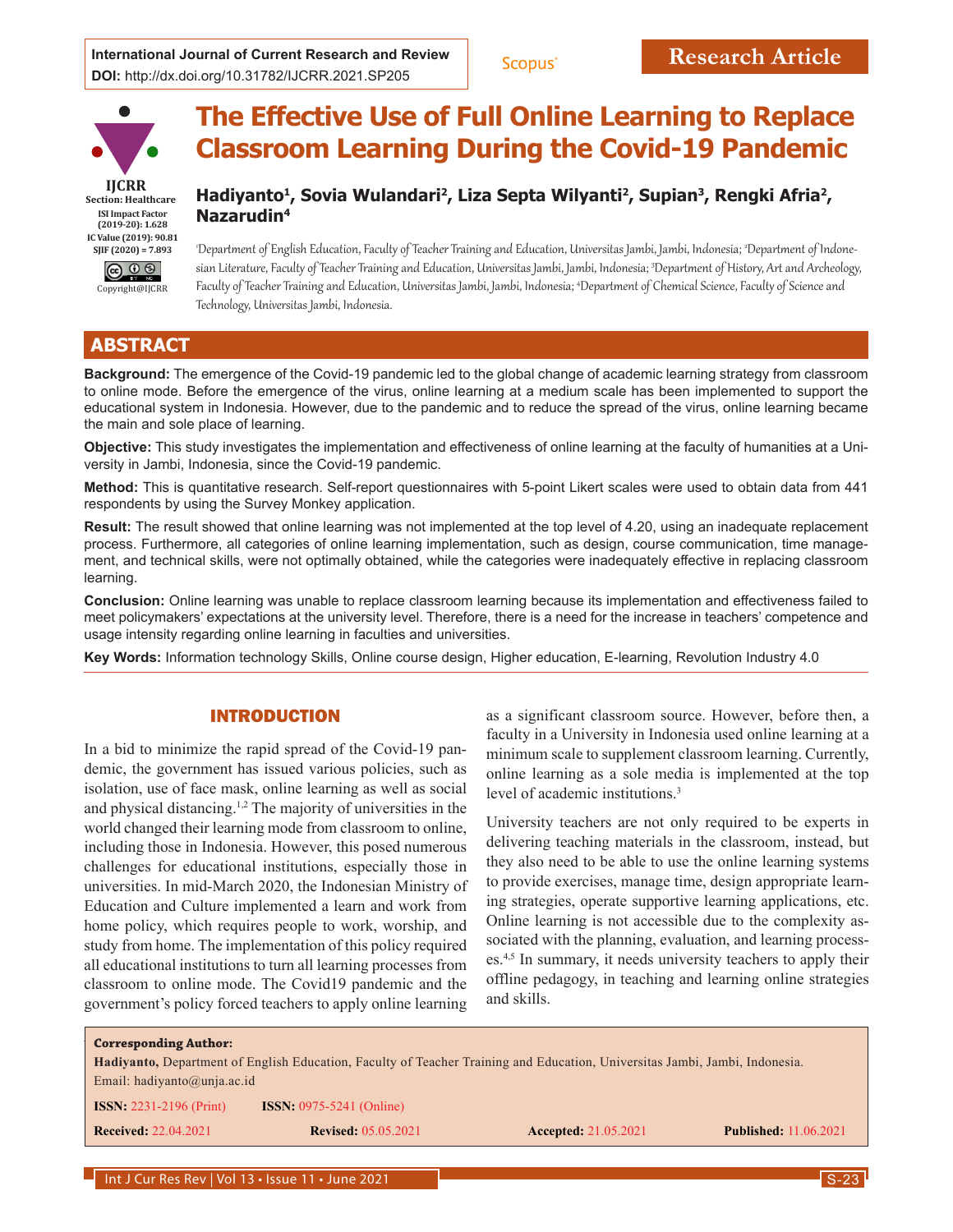Several studies have discussed and reported the lack of facility and internet connection to carry out online learning, however, studies related to its usage is still lacking. There are three main areas in online learning that teachers need to anticipate, namely teaching materials, student interaction, and learning atmosphere.<sup>6</sup> Teaching material plays a significant role in the learning process as a source of study, with interaction outlined as one of the factors used to help students achieve optimal learning outcomes. Teaching material and student interaction also plays an important role in achieving better learning outcomes.<sup>7</sup>

This research aims to investigate online learning usage and its effectiveness at a University's faculty during the Covid-19 pandemic. Due to the frequent use of offline learning strategy by most lecturers before the pandemic, their ability to utilize the online learning process becomes questionable. Online learning is a substitute for conventional learning, this means that the interaction between teachers and students and all academic activities is conducted electronically. Finally, this research is expected to specifically contribute to university management, to quality assurance agencies, and prepare teachers for effective online learning strategies at the university.

#### LITERATURE REVIEW

#### *Online Learning as a Substitution*

Online or electronic learning (e-learning) is carried out via globally interconnected computer networks. This e-learning application formally and informally facilitates training and learning activities.<sup>6,8</sup> Various applications such as computerbased learning, web-based learning, virtual classroom, virtual Schoology, Virtual Zoom, Edmodo, Moodle, Easy Class, etc can be used for online learning. Some universities have developed their template of e-learning that fit the needs of academic communities on their campus.6

E-learning is an online learning platform created to overcome limitations between educators and students, especially in time and space. Several online learning models can be applied (1) web Course, which is the act of conducting lectures through the internet, is a full online learning strategy with communication patterns between students and lecturers, dominated by remote systems via the web/internet. Furthermore, all teaching materials, assignments, consultations, examinations, and other learning activities are delivered online. (2) Web-Centric Course, which integrates distance learning with classroom using online lectures, with some of the learning processes carried out through face-to-face, and its functions are complementary. (3) Enhanced Web Course is a lecture improved through web/internet utilization. It is the learning reciprocity between lecturers and students as well as learning centred on the web/internet.<sup>9,10</sup> There are at least three electronic learning functions (e-learning), namely supplement, complement, and substitution.<sup>8</sup> Supplement (additional) is defined as the process where students are free to choose from online learning media. Therefore, there is no requirement for participating students to access the material electronic learning. Complement, means that the material Electronic learning is programmed to be reinforced or remedial for students in participating in conventional learning activities. Substitution, is the use of e-learning as a substitute for conventional lectures, conducted through the electronics media (without face-to-face mode directly in class).

The Indonesian Ministry of Education has implemented a policy for schools to turn physical classroom learning to online to anticipate students' mobility across provinces and regency.11 This is a substitute learning process used to provide students flexibility in managing their learning activities irrespective of their place and time. Teachers are assumed to be able to launch their lesson plan, and split learning topics according to time, and learning materials, with assignments, and quiz used to determine their abilities on the use of eLearning applications, irrespective of time and place.<sup>1</sup> However, there is an increase in the optimized use of online learning as a substitute for classroom learning during the Covid-19 pandemics. Teachers need to understand how to use supportive applications such as zoom, Google, etc for adequate interaction with students, this is because having the right skills to operate e-learning is not enough skill for them.

Online learning becomes effective when a teacher can operate and manage learning activities based on internet pedagogical principles as understood and applied in physical classrooms.12,13 With this strategy, achieving optimal learning goals in classroom learning becomes possible because it is similar to the conventional classroom process. The facilities and features of e-learning are provided for teachers to engage students through group discussions, video presentations, providing links to other resources such as YouTube channel, giving assignments, scoring, providing e-library, etc. Teachers can combine the asynchronous and synchronous online learning process to obtain optimal learning effectiveness. Snow and Lakshmi & Chetan stated that teachers are expected to engage students through online learning and create interactive communication.5 Various learning strategies and activities can be organized based on online learning, thereby enabling students to indulge in active learning.<sup>14</sup> Broadbent stated that one main characteristic of online learning is allowing students to learn by themselves, with teachers directing the process base on their needs and progress.<sup>15</sup>

## *Advantages of online learning*

Several studies stated that classroom teaching and learning are still less effective in promoting students learning processes due to time constraints, difficulties, lack of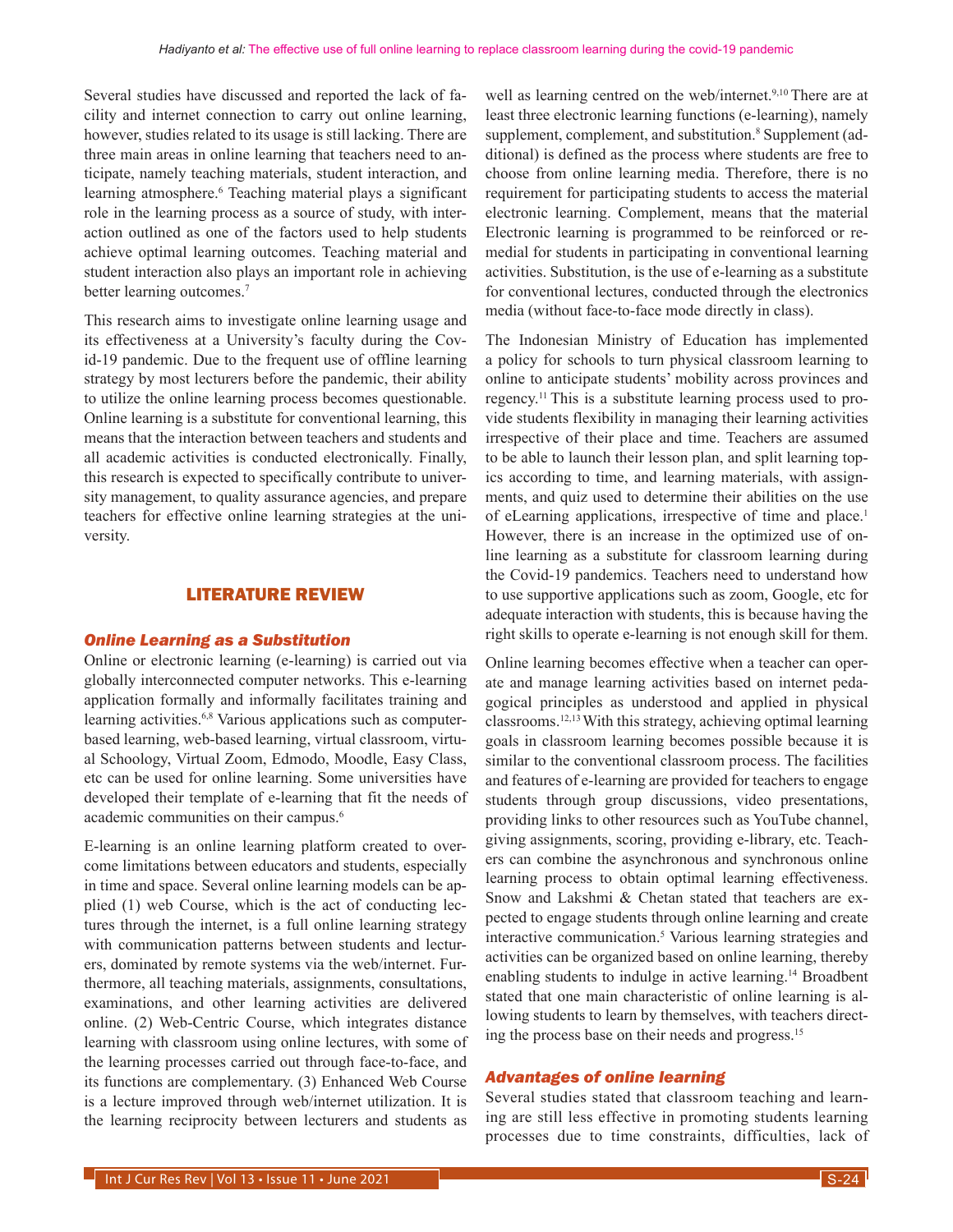flexibility, fear, etc. Conversely, numerous studies have proved lots of advantages associated with using online learning, such as an increase in the level of interaction between students and teachers, managing to learn anytime and place, wide-coverage, ability to invite students from other countries, reaching a global audience, and simplification of storage and learning material, easy updating of content and achievable capabilities.16 Furthermore, Vanslambroucket al. stated that online learning helps teachers and students to manage learning activities via android, computer, and laptop.17 Online learning acts as a virtual classroom, which allows interaction between students and lecturers and serves as a media that provides learning resources for efficient evaluation.<sup>18</sup> The advantages of using online learning for students are high independence and interactivity, increased memory level of the course content, and the ability to provide more learning experience. Online learning allows teachers to combine text, audio, video, and animation while delivering content. It is easy to convey, update, and download. Students can send messages, comment on discussion forums, use chat rooms and a video conference link to communicate synchronously and asynchronously.<sup>4,6</sup>

Furthermore, the physical classroom learning activities and assignments where students work together can be conducted through electronic, online, or web-based learning. Online learning, such as an E-learning template, is an instructional process that involves electronic equipment in creating, fostering, delivering, assessing, and facilitating a learning process. These learning activities are normally conducted in a conventional classroom, and now they can be applied in online learning as well.<sup>16</sup> The advantages are obtained when the teachers have knowledge and skills of online learning usage and the strategies needed for its preparation, management, and application.

#### *Managing Online Learning and Teachers' Role*

A lecturer is a crucial factor in the successful organization of electronic learning activities and they play a very decisive role in motivating students. Therefore, lecturers need to be structural in conveying information on all aspects of learning activities to enable students to achieve adequate knowledge. They also need to possess higher skills in operating online learning applications to optimize the facilities and features. The techniques used by teachers to facilitate students understanding are different between classrooms and online. Teachers' are assigned the role of mentoring rather than giving lectures, and are less of disseminators and more facilitators. Before starting online courses, teachers need to search for related materials and ideas, design lesson plans that can be replicated and emulated, as well as exercise, quizzes, and tests for evaluation purposes. Furthermore, they need to design strategies and methods, to deliver the content by selecting tools and applications. The learning design needs to engage students in learning activities, interact, and acquire the necessary content. Finally, evaluations need to be regularly conducted to determine their progress.<sup>18</sup>

Teachers and students play respective roles in facilitating online learning activities. In addition, students play the role of knowledge constructor, skills practiser, independent learners, and problem solvers.<sup>2</sup> It is a teachers' responsibility to ensure students interact among themselves while learning online to help them acquire more knowledge and achieve maximum objectives. The interaction between students and students need to be always built to improve communication and discussion about learning activities.7 For example, when students are unable to understand a question or an idea, they can ask others for explanations. However, when the answers are unable to solve the problem, then the teachers need to provide answers with detailed explanation. This interaction among the students and teachers need to be maintained for better learning outcomes.

#### *Online Learning Principles and Criteria*

Hadiyanto, Broadbent, and Cable et al. stated that adequate attention needs to be paid to the principles of online learning before the class starts.<sup>6,12,14</sup> The first is learning materials, and exercises need to be evaluated to provide the right module accompanied by evaluation questions and courses at the end of the semester. These results can be used as a benchmark to score students. The second is a classroom or course community that enables students to develop online communities to interact, support, and share beneficial information with their communities or course members. Thirdly, teachers are allocated time to stay online to give students direction, answer questions, and help in discussions. Fourthly, students are opportune to work together online, with supportive applications set for online meeting, therefore, they can meet simultaneously in real-time without constraints due to distance. The fifth is associated with the use of technology audio and video delivery material to attract students' interest in learning. Furthermore, three main criteria need to be paid attention to when dealing with online learning. Firstly, online learning is a network that enables the ability of courses to be uploaded, saved, distributed, and shared quickly within a wide range. This criterion is very important in online learning and an absolute requirement. Secondly, online learning connects users via applications in the laptop, desktop, and android using standard internet technology. Thirdly, online learning is the most extensive learning method with solutions exceeding the traditional paradigm.20

## MATERIALS AND METHODS

This is quantitative research with the questionnaire method used to obtain data from 1189 students of the Faculty of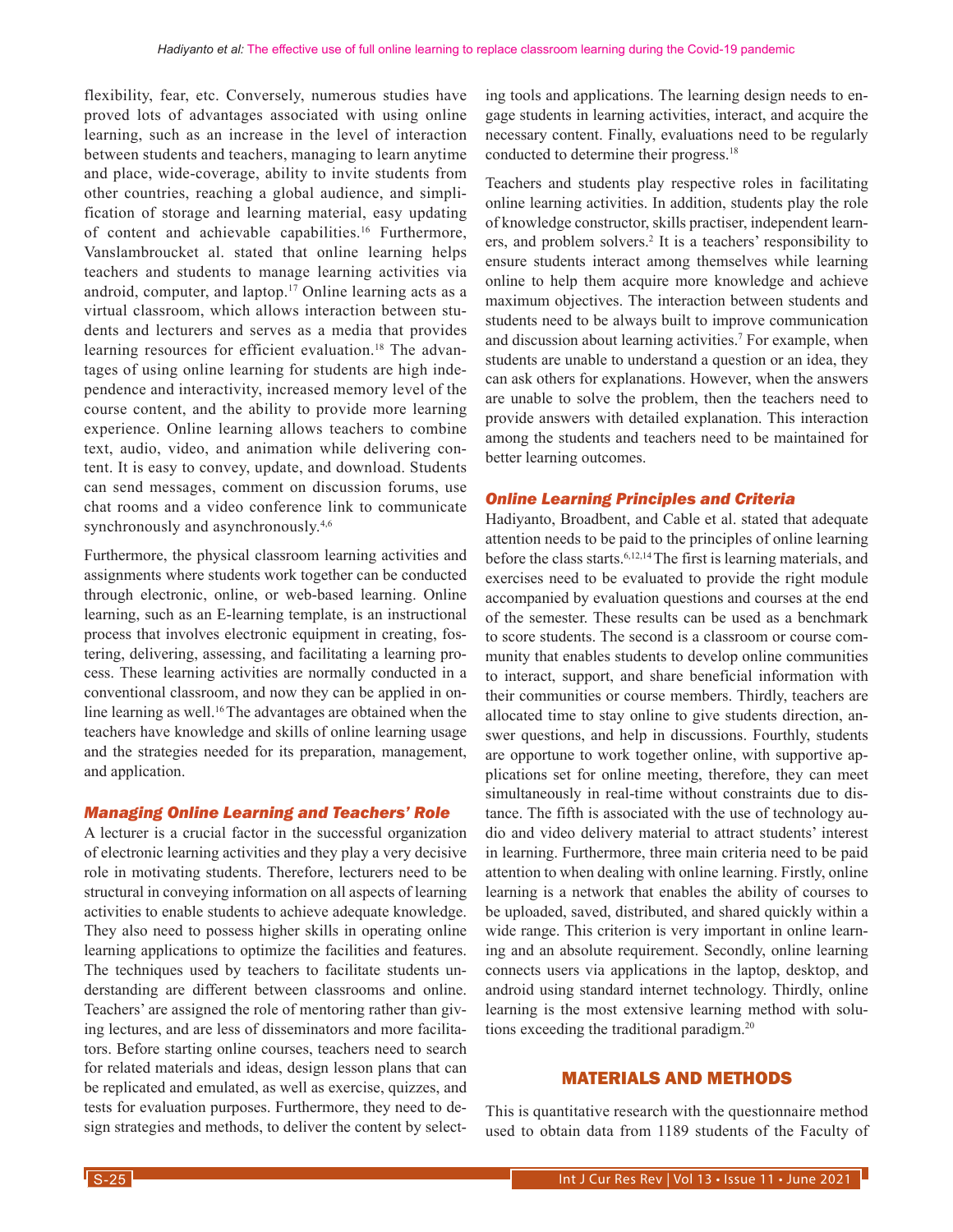Humanities at a University in Indonesia. Out of the 1189 students, 441 participated in the online survey, with data collected using the SurveyMonkey application. Furthermore, self-report questionnaires with 5-point Likert scales were developed to measure online learning's usage and effectiveness. The questionnaire consisted of two parts, with the first used to gather students' demographic background, while the second was used to obtain their responses on the use of online learning. Furthermore, the use of online learning was classified into 5 constructs, namely, design, communication, resource authenticity, time management, and technical skills. The questionnaire was developed based on literature studies.4,10,12,13 The workshop was carried out twice to evaluate the questionnaire's constructs and elements until it was used for the data collection.

About reliability and validity testing, it is proposed that Cronbach alpha with a coefficient value of 0.60 consisting of 10 elements and below, while 0.70 was recommended for more than 10, despite accepting 0.30. In this study, consistency analysis based on the overall instrument of Online learning usage led to a Cronbach alpha coefficient value of 0.956.<sup>21,22</sup> Further evaluation indicated that all sub-components in online learning had corrected item-total correlation at 0.30 and α level above 0.60. In simpler terms, the instruments were known to be reliable and valid for measuring online learning usage, as shown in **Table 1**.

#### **Table 1: Reliability of self-evaluation questionnaire**

| <b>Online learning</b><br>usage | Number | Corrected<br>of Items item-total cor-<br>relation | Cron-<br>bachAlpa |
|---------------------------------|--------|---------------------------------------------------|-------------------|
| Design of Online<br>Learning    | 9      | $0.414 - 0.700$                                   | 0.858             |
| Course communi-<br>cation       | 7      | $0.504 - 0.722$                                   | 0.858             |
| Resources Authen-<br>ticity     | 3      | $0.357 - 0.650$                                   | 0.694             |
| Time Management                 | 7      | $0.506 - 0.667$                                   | 0.837             |
| Technical Skills                | 10     | $0.543 - 0.778$                                   | 0.902             |
| Online learning<br>usage        | 36     | $0.000 - 0.0000$                                  | 0.956             |

The descriptive statistic and Pearson correlation were used to report the result. Furthermore, descriptive analysis, frequency, percentage, and mean score were used to report the level of online learning usage and its' effectiveness. The mean score of the respondents' level of instructional practices is descriptively calculated and interpreted in five levels, as shown in **Table 2**.

| Table 2: Interpretations of mean scores |  |  |  |
|-----------------------------------------|--|--|--|
|-----------------------------------------|--|--|--|

| <b>Mean Score</b>       | Interpretation |
|-------------------------|----------------|
| 1.00 to 1.80            | Very Low       |
| $1.81 \text{ to } 2.60$ | Low            |
| $2.61$ to 3.40          | Average        |
| 3.41 to 4.20            | High           |
| 4.21 to 5.00            | Very High      |

**Table 2** shows that the mean score between 1.00 and 1.80, 1.81 and 2.60, 2. 61 and 3.40, 3.41 and 40 as well as 4.21 and 5.00 had very low, low, medium, high, and very high levels of core competencies.

Person correlation was applied to analyse the relationship between online learning users with the effectiveness of replacing face-to-face learning during the Covid-19 pandemic. A p-value of 0.001 was used to judge the significances of the Correlation coefficient (r) index. The relationship between two variables can be obtained from  $-1.00$  through 0 to  $+1.00$ , inclusive. The greater the coefficient's absolute value, the stronger the relationship.<sup>21</sup>

#### *Respondent Profiles*

The respondents' profiles in terms of the gender indicated that 156 (35,4%) participants were male and 285 (64.6%) females. In terms of the program, 77 (17.5%) of the participants were at Indonesian Literature, 111 (25.2%) art, drama and music, 72 (16,3%) archaeology, 104 (23.6%) history, and 77 (17.5%) Arabic education. In terms of year of study, 153 (34.7%) were in the first year, 131 (29.7%) in the second year, 90 (20.4%) third year, 40 (9.1%) in the fourth year and 27 (6.1%) in the fifth year.

## RESULTS

Table 2 provides an answer to the question, "When is online learning intensively applied to teaching and learning at your program? The findings showed that 420 (95.2%) out of 441 respondents used online learning intensively since the emergence of the Covid-19pandemic crises, and only 5% stated that they started using the process since their first semester. The finding implied that online learning intensively used for teaching and learning at the faculty was since the covid19 pandemic.

#### **Table 3: The intensive usage of online learning**

| <b>Online learning implantation</b> Frequency<br>since? |     | Percentage |
|---------------------------------------------------------|-----|------------|
| Since the first year of study                           | 10  | 2.3        |
| Since the second year                                   | 11  | 2.5        |
| Since covidio pandemic                                  | 420 | 95.2       |
| Total                                                   | 441 | 100.0      |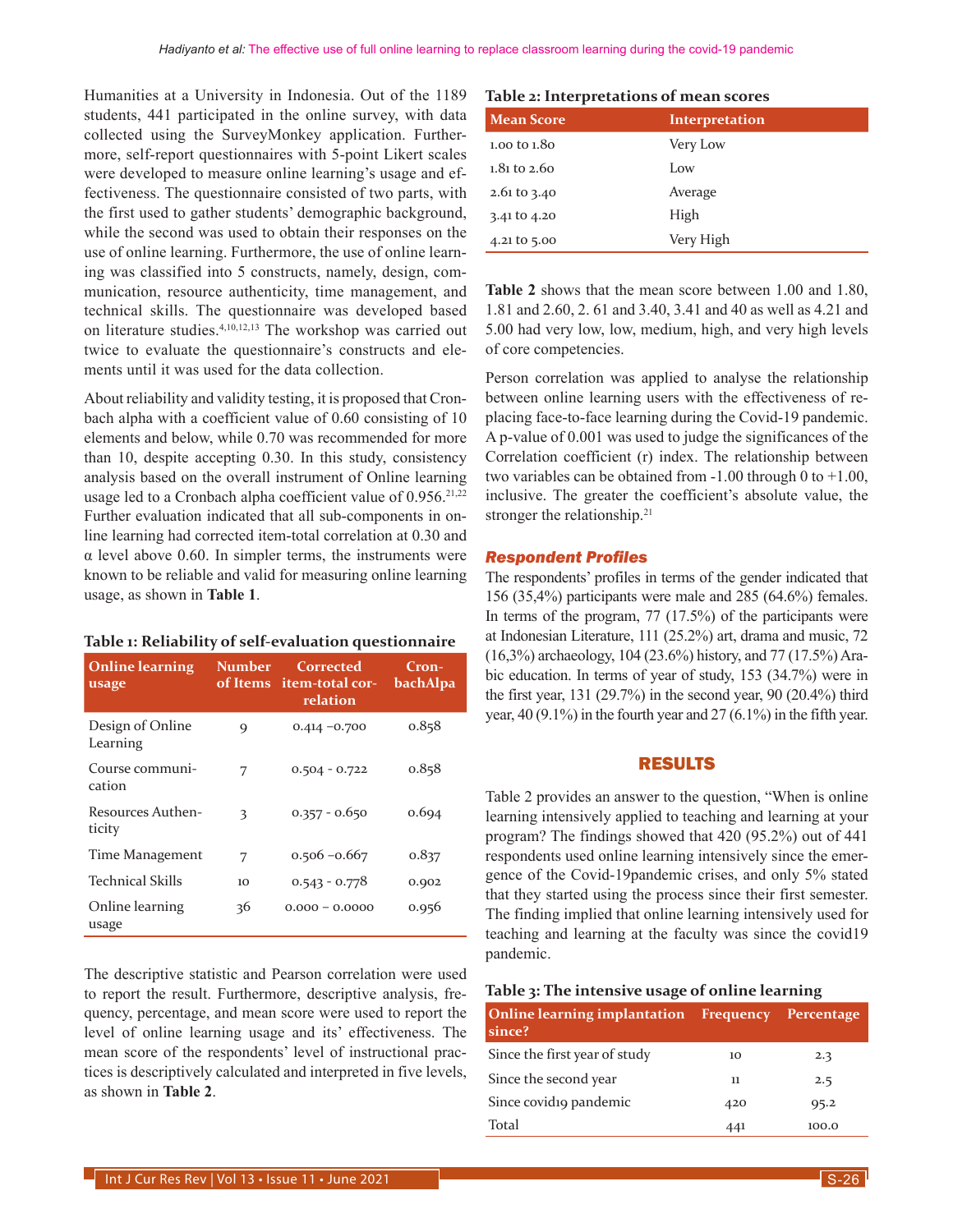Figure 1 shows the overall usage and effectiveness of online learning for replacing classroom learning during the pandemic at the faculty of a University in Indonesia. Students' perception of online learning usage had an overall mean of 3.53 and at a high level. However, on the contrary, the usage effectiveness was rated at the average level of 3.15 and in the lower mean category. In terms of components, students rated implementation of the design of online learning was at a high level (3.51), while the effectiveness was rated at an average level (3.15), course communication was high (3.67), and its effectiveness was at an average level (3.25). Furthermore, their resources authenticity was at a high level (3.56), while its effectiveness was lower (3.42), time management (3.45) was at a high level, while its' effectiveness was average (3.21), technical skills were rated high (3.40), while the effectiveness was average (3.18). The finding indicates that despite the university's policy for full use of online learning during the pandemic, it did not obtain the maximum level and is not highly effective.



**Figure 1:** Mean score of online learning usage since the Covid-19 pandemics.

#### *General Implementation of Online learning*

**Table 4** displays that online learning's general implementation was at a high level of the mean score (3,51). Students rated A1, A2, and A4 at the average level, while

## **Table 4: Usage and Effectiveness of Design of Online learning**

| <b>Design of Online learning</b>                                                                                                                     |             | <b>Usage</b> |              |             | <b>Effectiveness</b> |              |  |
|------------------------------------------------------------------------------------------------------------------------------------------------------|-------------|--------------|--------------|-------------|----------------------|--------------|--|
|                                                                                                                                                      | <b>Mean</b> | S.td         | <b>Level</b> | <b>Mean</b> | S.td                 | <b>Level</b> |  |
| A1. The syllabus is presented online (e.g.; descrip-<br>tion. objectives. schedule) posted online on e-learn-<br>ing.                                | 2.78        | 1.72         | Average      | 3.13        | 0.74                 | Average      |  |
| A <sub>2</sub> . Receive explanations on how to assess online<br>learning.                                                                           | 3.29        | 1.02         | Average      | 3.00        | 0.00                 | Average      |  |
| A <sub>3</sub> . Opportunity to interact with friends (discussion<br>forums. presentations. etc.).                                                   | 3.61        | 0.92         | High         | 3.08        | 0.77                 | Average      |  |
| A4. Material is systematically delivered in e-mod-<br>ules. units of material. online or weekly.                                                     | 3.65        | 0.88         | High         | 3.23        | 0.79                 | Average      |  |
| A5. Use video sources to deliver content and convey<br>online assignments.                                                                           | 3.18        | 0.96         | Average      | 3.12        | 0.75                 | Average      |  |
| A6. Use different teaching methods in the online<br>environment. such as brainstorming. collaborative<br>activities. discussions. and presentations. | 3.70        | 0.90         | High         | 3.12        | 0.80                 | Average      |  |
| A7. Conducting online quizzes and tests                                                                                                              | 3.59        | 0.93         | High         | 3.12        | 0.77                 | Average      |  |
| A8. Conducting Online assignment                                                                                                                     | 4.17        | 0.92         | High         | 3.28        | 0.79                 | Average      |  |
| A9. Receiving online assessment                                                                                                                      | 3.63        | 1.04         | High         | 3.29        | 0.88                 | Average      |  |
| Overall                                                                                                                                              | 3.51        | 0.73         | High         | 3.15        | 0.55                 | Average      |  |

A3, A4, A6, A7, A8, and A9 were high. Students implied that the implementations of online learning based on the statement are at a high level. However, there is no mean score of general implementation statements rated at a very high level. Furthermore, they stated that all elements of online learning were not highly effective. The findings showed that online learning's general implementation was not optimally applied at the faculty, even during the pandemic.

Table 4 shows the result of online learning implementation in terms of course communication, which had a high overall course level of the mean score (4.01). Students also rated all statements regarding course communication high, while all elements' effectiveness was rated average. The findings indicated that online learning's course communication was not optimally applied and ineffective compared to students' and teachers' communication.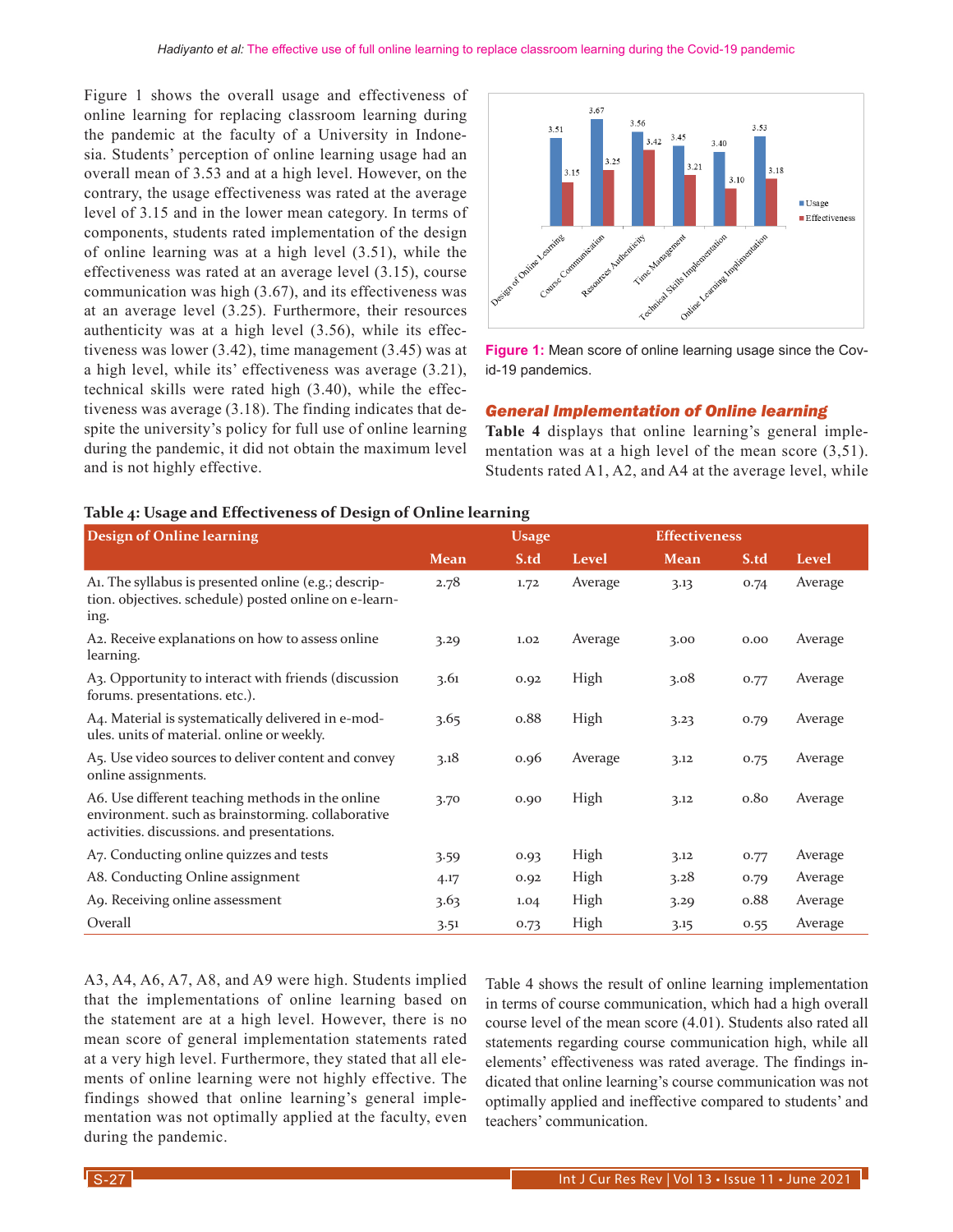|  |  | Table 5: Usage and Effectiveness of course communication |
|--|--|----------------------------------------------------------|
|--|--|----------------------------------------------------------|

| <b>Course Communication</b>                                                                        |             | <b>Usage</b> |       | <b>Effectiveness</b> |      |         |  |
|----------------------------------------------------------------------------------------------------|-------------|--------------|-------|----------------------|------|---------|--|
|                                                                                                    | <b>Mean</b> | S.td         | Level | <b>Mean</b>          | S.td | Level   |  |
| B <sub>1</sub> . Teacher send announcements and reminders<br>by email or WA to course participants | 4.01        | 0.89         | High  | 3.15                 | 0.75 | Average |  |
| B <sub>2</sub> . Teachers create and moderate discussion<br>forums                                 | 3.73        | 0.84         | High  | 3.39                 | 0.80 | Average |  |
| B <sub>3</sub> . Teachers use email and WA to communicate<br>with the learners.                    | 3.55        | 0.86         | High  | 3.31                 | 0.79 | Average |  |
| B4. Teachers' respond to student questions<br>promptly (e.g. $24$ to $48$ hours)                   | 3.70        | 0.82         | High  | 3.29                 | 0.76 | Average |  |
| B <sub>5</sub> . Teachers provide feedback on assignments<br>(e.g. 7 days from submission)         | 3.49        | 0.81         | High  | 3.23                 | 0.72 | Average |  |
| B6. Teachers use synchronous web-conferencing<br>tools (e.g. Google forum. zoom. Skype. etc.)      | 3.52        | 0.97         | High  | 3.09                 | 0.83 | Average |  |
| B7. Teachers' communicate expectations about<br>student behavior (e.g. netiquette)                 | 4.03        | 0.88         | High  | 3.07                 | 0.82 | Average |  |
| Overall                                                                                            | 3.66        | .637         | High  | 3.25                 | 0.64 | Average |  |

Resources authenticity is one of the components widely investigated in this study. The question "Are the authentic resources and academic standard applied in online learning activities?" needs to be determined. The findings show that high authentic resources (3.56) were applied in the teaching and learning process. However, two statements (C1 and C2) led to a high mean score of authenticity and one statement at an average mean score of 3.00. Furthermore, the effectiveness of authentic resource usage was also rated at a high level (3.42), while C1 and C2 produced effective high mean scores, and one statement (C3) was at an average level (3.30). The finding in **Table 6** showed that resource authenticity was not very strongly and effectively emphasized during teaching and learning and carrying out students' assignments.

#### **Table 6: Usage and Effectiveness of Resources Authenticity**

| <b>Resources Authenticity</b><br><b>Usage</b>                                                                  |             |       | <b>Effectiveness</b> |             |      |         |
|----------------------------------------------------------------------------------------------------------------|-------------|-------|----------------------|-------------|------|---------|
|                                                                                                                | <b>Mean</b> | S.td  | Level                | <b>Mean</b> | S.td | Level   |
| C <sub>1</sub> . Following online learning following academic<br>standards and integrity.                      | 3.83        | 0.878 | High                 | 3.53        | 0.83 | High    |
| C <sub>2</sub> . Teachers suggest using authentic material.<br>Resources and online references with copyright. | 3.84        | 0.835 | High                 | 3.42        | 0.72 | High    |
| C3. Teachers mentioning original resources exam-<br>ples for an assignment.                                    | 3.00        | 1.04  | Average              | 3.30        | 0.73 | Average |
| <b>Resources Authenticity</b>                                                                                  | 3.56        | 0.73  | Average              | 3.42        | 0.69 | High    |

**Table 7** shows that time management of online learning was at the bottom of the high level of the mean score (3.45). Students rated four statements of time management, namely D1, D2, D3 and D4 at the average level. Three other time management statements, namely D2, D3, and D5 were rated at a high level, while none were very high. Therefore, the effectiveness of applying time management application and its elements were rated at the average level. The study indicated that teachers' time management needs to be repaired to positively impact students' learning activities since the effectiveness level was average for the overall elements of effectiveness.

#### **Table 7: Usage and Effectiveness of Time management**

| Time Management                                                                           | <b>Usage</b> |      |         | <b>Effectiveness</b> |      |         |
|-------------------------------------------------------------------------------------------|--------------|------|---------|----------------------|------|---------|
|                                                                                           | Mean         | S.td | Level   | Mean                 | S.td | Level   |
| D <sub>1</sub> . Online syllabus is available at least a<br>week before the class starts. | 3.34         | 1.11 | Average | 3.10                 | 0.75 | Average |
| D2. Weekly online learning according to<br>schedule and number of hours.                  | 3.56         | 0.90 | High    | 3.25                 | 0.76 | Average |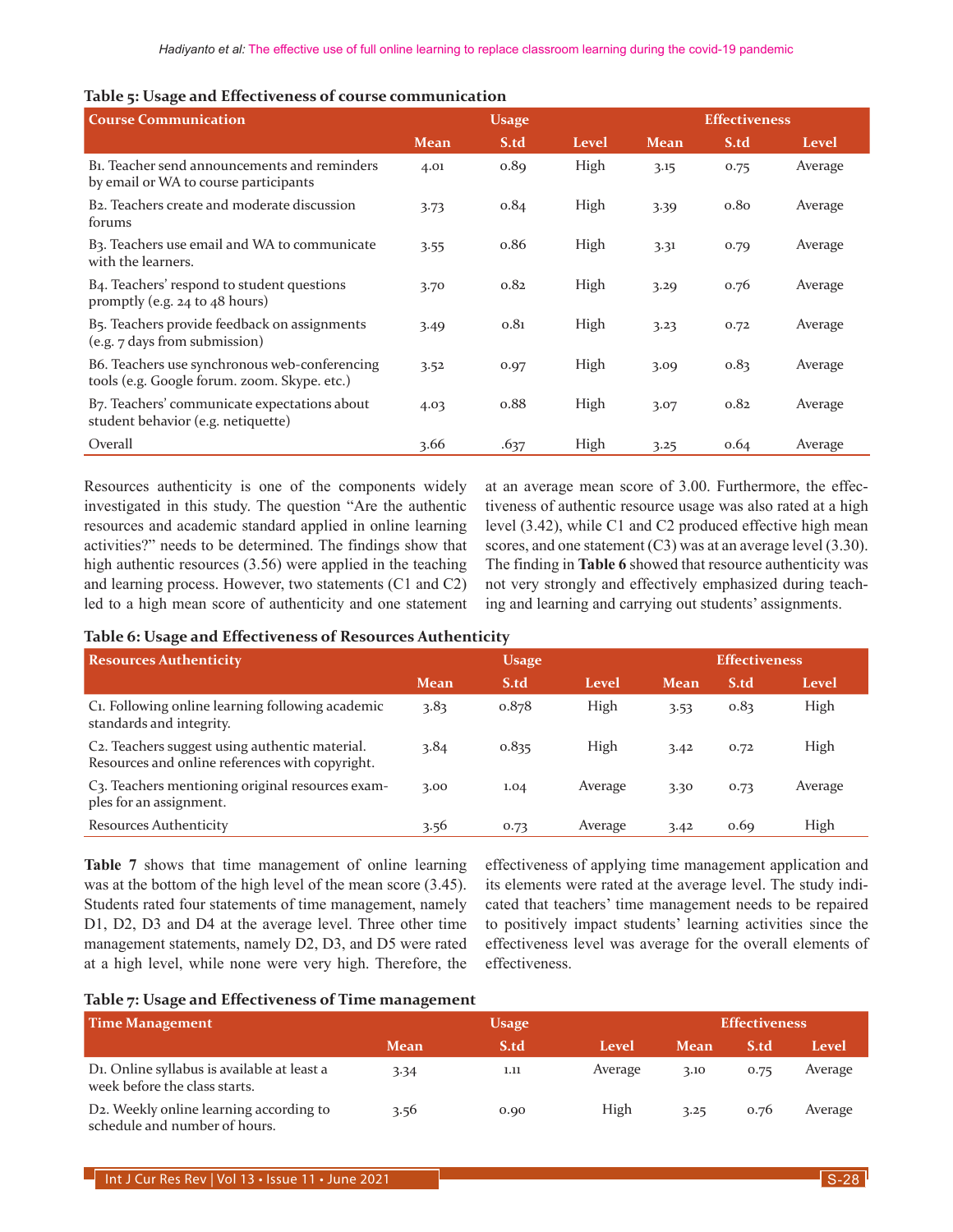## **Table 7:** *(Continued)*

| <b>Time Management</b>                                                                                           |             | <b>Effectiveness</b> |         |             |      |         |
|------------------------------------------------------------------------------------------------------------------|-------------|----------------------|---------|-------------|------|---------|
|                                                                                                                  | <b>Mean</b> | S.td                 | Level   | <b>Mean</b> | S.td | Level   |
| D3. Assignments are collected online on<br>separate task features and following dead-<br>lines.                  | 4.07        | 0.90                 | High    | 3.23        | 0.75 | Average |
| D <sub>4</sub> . Online face-to-face discussion by the<br>moderator.                                             | 3.32        | 1.05                 | Average | 3.32        | 0.79 | Average |
| D <sub>5</sub> . Group discussions in e-learning are<br>scheduled with a time limit (e.g. only for a<br>week)    | 3.51        | 0.95                 | High    | 3.11        | 0.77 | Average |
| D6. Feedback is given collectively on a<br>scheduled basis. for example, on weekends.                            | 3.34        | 0.88                 | Average | 3.15        | 0.75 | Average |
| D7. Assignments are assessed at regularly<br>scheduled times by the lecturer. for exam-<br>ple. every two weeks. | 3.35        | 0.87                 | Average | 3.13        | 0.70 | Average |
| Overall                                                                                                          | 3.45        | 0.68                 | High    | 3.21        | 0.63 | Average |

Table 8 shows that the research findings in terms of technical skills in online learning implementation have an average level of the mean score (3.40). Furthermore, students' rated 8 out of 10 statements with the use of technical skills in the implementation of online learning (E2, E4, E5, E6, E7, E8, E9, and E10) at an average level. Two other technical skills implementation, namely E1 and E3, were rated very high, with

no mean score, and time management statements rated very high. Therefore, the effectiveness of overall technical skills implementation and its elements were rated averagely. The findings implied that online learning's technical implementation needs to be optimally applied and expected to boost the students' learning effectiveness online.

## **Table 8: Usage and Effectiveness of Technical Skills Implementation**

| <b>Technical Skills Implementation</b>                                                                                         | <b>Usage</b> |      | <b>Effectiveness to replace class-</b><br>room learning |             |      |         |
|--------------------------------------------------------------------------------------------------------------------------------|--------------|------|---------------------------------------------------------|-------------|------|---------|
|                                                                                                                                | <b>Mean</b>  | S.td | Level                                                   | <b>Mean</b> | S.td | Level   |
| E1. Use some e-learning features.                                                                                              | 3.49         | 0.86 | High                                                    | 3.16        | 0.73 | Average |
| E2. Follow the clear direction in the learning process<br>through E-learning (e.g. Moodle. Edmodo. Google<br>Classroom. etc.). | 3.35         | 0.86 | Average                                                 | 3.08        | 0.78 | Average |
| E3. Discuss in group online.                                                                                                   | 3.70         | 0.96 | High                                                    | 3.02        | 0.78 | Average |
| E4. Use online collaborative tools (e.g. Google Drive.<br>Dropbox)                                                             | 3.35         | 1.01 | Average                                                 | 3.13        | 0.85 | Average |
| E <sub>5</sub> . Post on the e-learning wall to share resources. ask<br>lecturers and friends.                                 | 3.29         | 1.01 | Average                                                 | 3.09        | 0.78 | Average |
| E6. Create and edit videos for assignment (e.g. iMovie.<br>Movie Maker. Kaltura)                                               | 3.30         | 1.09 | Average                                                 | 3.12        | 0.75 | Average |
| E7. Create and post video presentations online using a<br>screen recorder and PPT video presentation.                          | 3.37         | 1.05 | Average                                                 | 3.11        | 0.82 | Average |
| E8. Make presentations through online meetings. for<br>example. using zooming. and Google. etc.                                | 3.38         | 1.02 | Average                                                 | 3.16        | 0.81 | Average |
| E9. Use all features in an online meeting using the<br>zoom. and google applications.                                          | 3.40         | 0.98 | Average                                                 | 3.06        | 0.81 | Average |
| E10. Share files live via messages on zoom. google. etc.                                                                       | 3.20         | 1.04 | Average                                                 | 3.07        | 0.81 | Average |
| Technical Skills Implementation                                                                                                | 3.40         | 0.69 | Average                                                 | 3.10        | 0.66 | Average |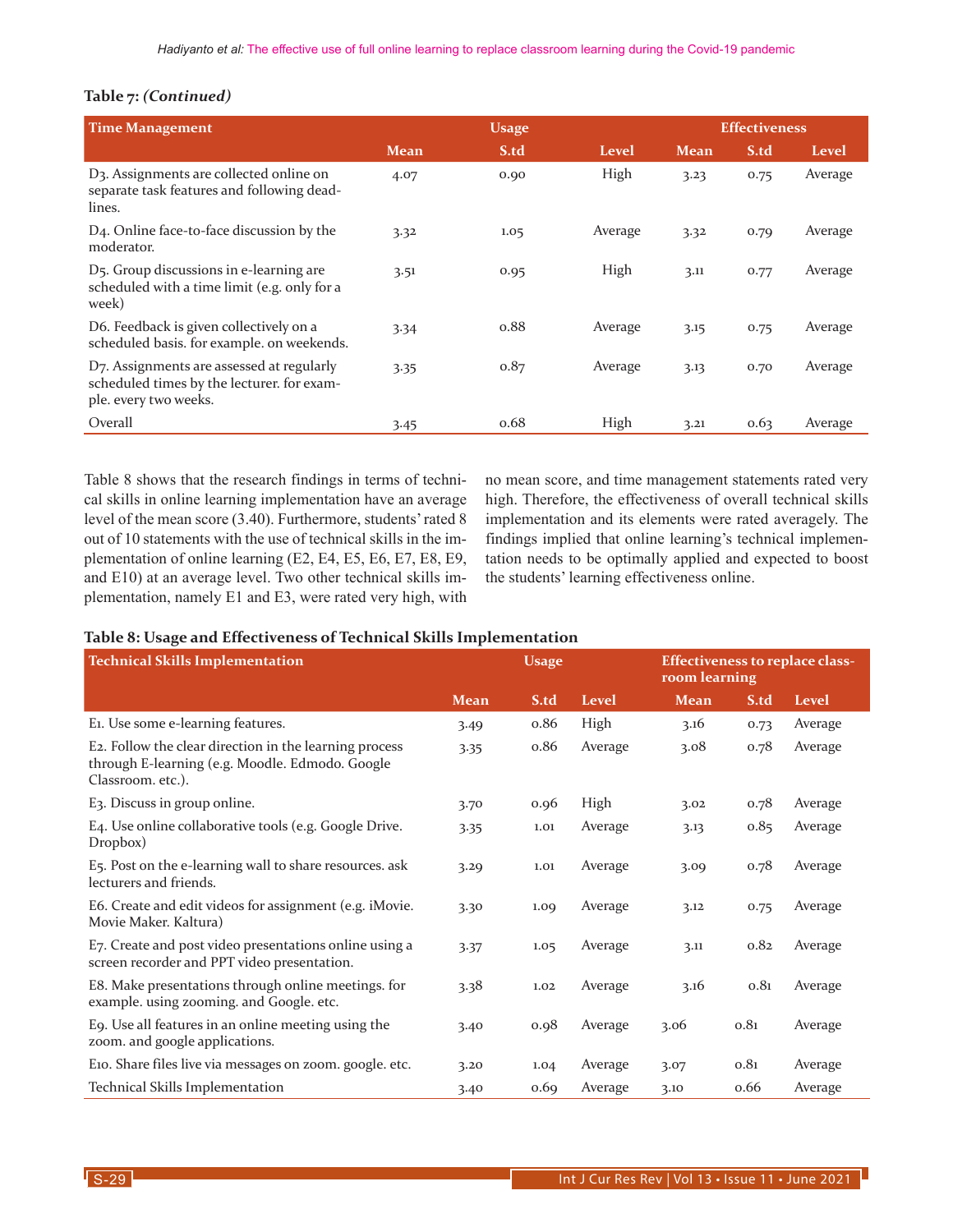## *Correlation of usage and effectiveness of online learning*

Person correlation was used to investigate the relationship between online learning usages and its effectiveness in replacing classroom learning. The result shows that the use of overall online learning has a significant relationship with effectiveness ( $r= 0.605$ , sig. (p). = 0.000 < 0.05). There was also a significant relationship between the elements of the design of online learning and effectiveness ( $r= 0.605$ , sig. (p).=  $0.000< 0.05$ ), course communication and effectiveness (r=  $0.605$ , sig. (p) $= 0.000 < 0.05$ ), resources authenticity, and effectiveness ( $r = 0.605$ , sig. ( $p$ ). = 0.000 < 0.05), time management and effectiveness ( $r= 0.605$ , sig. (p) $= 0.000 < 0.05$ ) and technical skills implementation and effectiveness (r= 0.605, sig. (p) $= 0.000 < 0.05$ ). These findings implied that the higher the online learning usage, the greater the effectiveness of online learning for replacing classroom class.

## **Table 9: Pearson correlation between online learning usage and effectiveness**

| Online learning usage and its ef-<br>fectiveness for replacing class-<br>room class | r (correlation<br>value) | Sig.<br>(p) |
|-------------------------------------------------------------------------------------|--------------------------|-------------|
| Design of Online learning & effec-<br>tiveness                                      |                          | 0.000       |
| Course Communication & effective-<br>ness                                           | 0.505                    | 0.000       |
| Resources Authenticity & effective-<br>ness                                         | 0.504                    | 0.000       |
| Time Management & effectiveness                                                     | 0.559                    | 0.000       |
| Technical Skills Implementation &<br>effectiveness                                  | 0.595                    | 0.000       |
| Online learning & effectiveness                                                     | 0.605                    | 0.000       |

## **DISCUSSION**

The research shows that the overall teachers' online learning was at a high level, while the use in replacing classroom learning satisfied students. In more specific ways, the design of online learning, course communication, resource authenticity, and time management was not fully applied by teachers. Furthermore, technical skills were considered an important factor used to facilitate and encourage students to learn. Moreover, students perceive online learning as ineffective in learning and delivering course content. Each implemented components were not significant enough to help students fully learning online. Therefore, online learning is unable to replace conventional learning.

Online learning or e-learning assists students in improving quality learning, however, its usage cannot replace classroom learning.10 Other evidence thereby causes unsatisfied online learning usage at the faculty, which indicates that not all teachers' apply online learning. Teachers' competence using online learning features, which are supported by the application, was also low, therefore, the implementation result of online learning at the faculty was not maximal and ineffective. This is in line with Rapanta et al. research, which stated that some teachers effectively failed to implement the e-learning process.<sup>15</sup> This also confirmed by other findings, which stated that lack of teachers' competence in online learning is one factor responsible for the poor utilization of online learning during the Covid-19 pandemic. Therefore, the full replacement of classroom learning with online learning is less possible.16

Teachers need to present an online syllabus to let students know the description, objectives, topic, and lecturing schedule of an online assessment. The use of video as a media means to convey messages is also lacking and needs to be inserted into the online design. This is because the use of video helps improve students' understanding and comprehension of the topic. It also allows them to interact and discuss with friends e-modules and use different online teaching methods to brainstorm collaborative activities and give online quizzes, tests, and assignments. However, due to the need to produce online learning, teachers need to optimize these issues in design.

In terms of course communication, all elements were not very highly applied by the teacher because they used both email and WA as alternative tools for announcements, reminders, and communication. Therefore, to obtain a level of commitment, there needs to be high effectiveness of course communication.7 Teachers also need to be more intense in creating and moderating the discussion, responding to students' questions promptly, providing feedback on assignments, using synchronous web-conferencing tools, and communicating their expectations on student behaviour.

The authenticity results of online learning places more control on original resources and the application of academic standards. The use of authentic material, resources, and online references with copyright is needed to provide attention. This provides emphasis on the use of authentic resources, which is important to ensure students use the academic standard of their assignment resources.<sup>13</sup> Time management needs to be properly organized and scheduled for the punctual provision of the online syllabus, for students and teachers to be more ready with topics and activities. To improve the effectiveness of online learning, it is necessary timing for online live discussion to be optimally carried out to produce space for students to interact and communicate with the topic directly.<sup>13</sup> Scheduling and timing feedback, assessing assignments, and asynchronous and synchronous discussion are essentially organized better.

Good implementations of technical skills are indicated by clear direction, optimally used for the provision of collab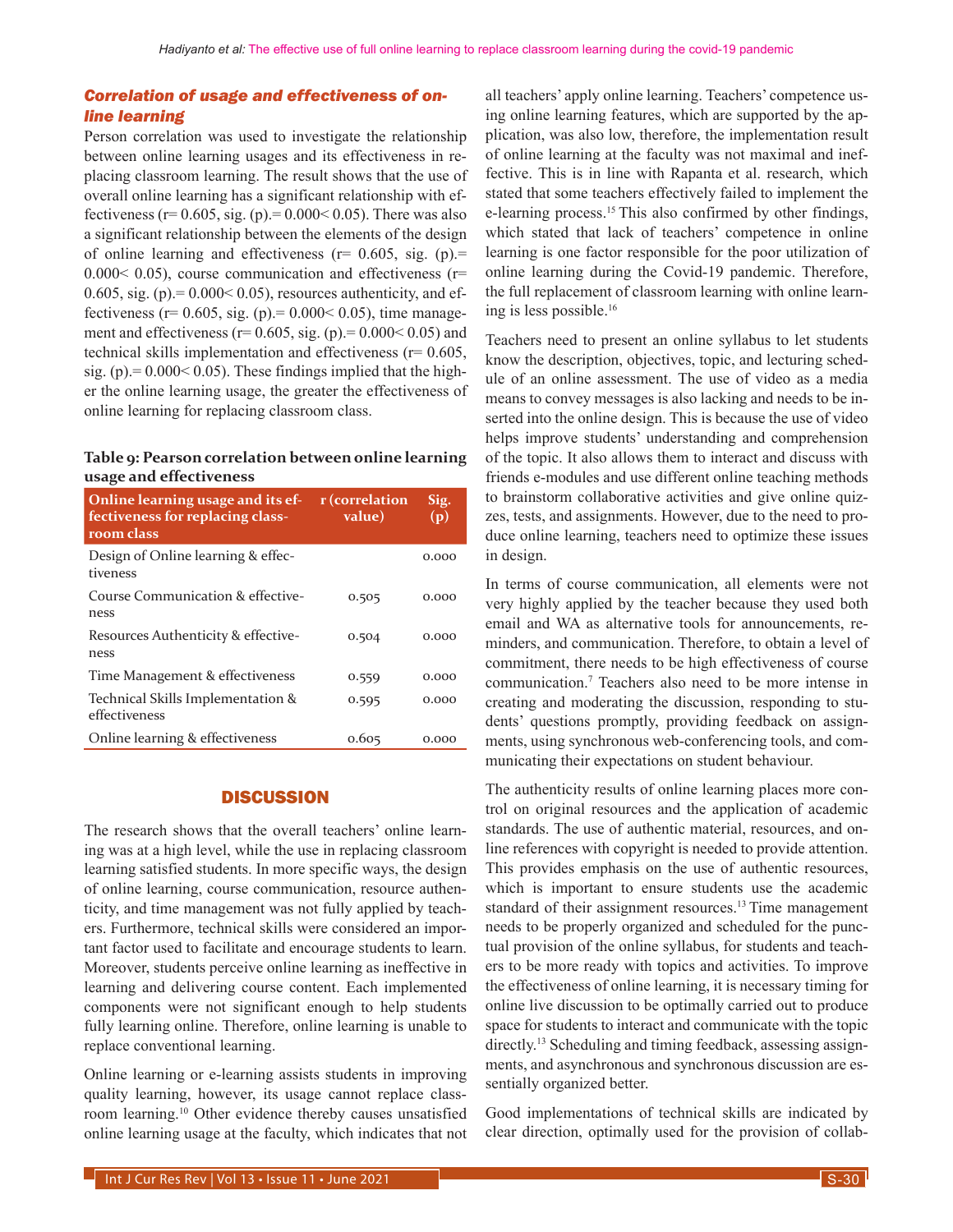orative tools, updating resources, and enabling students to communicate and discuss with lecturers and friends. Other important factors that support students' effective learning process are creating and editing videos for assignments, online video presentations, optimizing e-learning features, and online meeting application (zoom, google meeting, etc.). Elearning based on online learning needs to be used optimally designed with features and other supporting applications for students' collaboration, cooperation, interaction, communication, discussion, and integration.23 The maximal effort of teachers leads to optimal online learning usage, thereby obtaining the effectiveness of online learning.

#### *General Implication*

Identifying lecturers' level of online usage in course communication, resource authenticity, time management, and technical skills is a pervasive step towards full online learning usage in universities' teaching and learning process. As the human resources, the lectures directly utilize the technology in a teaching and learning process. Therefore, their inability to understand and possess adequate skills to operate online learning leads to its unsuccessful implementation.<sup>17</sup> The long-term success of implementing a policy is largely dependent on the abilities to support staff on the use of the online application in the teaching process, thereby making the environment stable and reliable.

The crucial problem associated with online learning usage in the higher education sector is lecturers' poor skills in operating technological devices. The low level of lecturers' knowledge and skills in online learning usage is also an obstacle in implementing and impacting learning goal achievement. When the lecturers are not willing, unmotivated, lack awareness, knowledge, and skills to use the online learning application for teaching and learning, the learning process becomes ineffective and inefficient. The outcome is not optimally obtained.

As higher education institutions strive to meet the Covid-19 pandemic situation's needs, they face challenges associated with the full application of online teaching-learning. However, more higher education institutions are required to adopt and adapt to the delivery of courses to students online. The lecturers' awareness, knowledge, and skills assessment need to be evaluated toward online learning implementation, which needs to be conducted on tight and regular schedules. The online learning usage is implemented, and human resources are vital for its preparation and change. Consequently, lecturers as human resources that are directly in contact with the implementation need to possess good level of online learning knowledge and skills in order to contribute to effective implementation. Bao (2020) stated that most teachers' were unprepared to use online learning during the pandemic.20

## **CONCLUSION**

Due to the inception of the Covid-19 pandemic, universities have changed from classroom learning mode to full online learning in a bid to minimize the spread of the virus. However, the study concludes that online learning usage associated with the general implementation, course communication, resource authenticity, and time management, particularly for technical skills, are not optimally implemented at the faculty level in Universities. Therefore, lecturers need to pay attention, apply, and evaluate the necessary indicators required to obtain online teaching and learning goals. Furthermore, policymaker needs to take into account various solutions and steps as future projections. Obstacles, solutions, and projections of brave learning to prospective teachers are important to learn because the online learning system is presently by lecturers in institutions due to the outbreak of Covid-19.

## ACKNOWLEDGMENT

This research was funded by the Research centre of the Universitas Jambi, Indonesia.

**Conflicts of interest**: The study had no conflicts of interest.

**Source of Funding**: DIPA of Universitas Jambi, Fiscal Year/ No. 2020SP DIPA-O23.77 .2.67756512020

**Authors contribution**: The first author was responsible for the whole process of writing this paper. Co-authors had contributed to the process of writing this paper, data collection, data analysis, checking references, and formatting of this paper.

### REFERENCES

- 1. Basilaia G, Kvavadze D. Transition to Online Education in Schools during a SARS-CoV-2 Coronavirus (COVID-19) Pandemic in Georgia. Pedagog Res. 2020;5(4).
- 2. Edelhauser E, Lupu-Dima L. Is Romania prepared for learning during the COVID-19 pandemic? Sustain. 2020;12(13):1–30.
- 3. Baker CN, Peele H, Daniels M, Saybe M, Whalen K, Overstreet S, et al. Trauma-Informed Schools Learning Collaborative The New Orleans show lessThe Experience of COVID-19 and Its Impact on Teachers' Mental Health, Coping, and Teaching. School Psychol Rev. DOI: 10.1080/2372966X.2020.1855473.
- 4. Online learning, teaching and education continuity planning for schools. Int Baccalaureate Organ. 2020;1–13.
- 5. Sankar LS, Sankar C. Comparing the Effectiveness of Face-to-Face and Online Training on Teacher Knowledge and Confidence. Proc 2010 InSITE Conf. 2010;(2001):667–91.
- 6. Hadiyanto. The EFL Students' 21 st Century Skill Practices through E-Learning Activities. 2019;3:2580.
- 7. Lin E, Lin CH. the Effect of Teacher-Student Interaction on Students' Learning Achievement in Online Tutoring Environment. Int J Tech Res Appl. 2015;22(22):19–22.
- 8. Scagnoli NI, Bukti LP, Johnson SD. The influence of online teaching on face-to-face teaching practices. J Asynchronous Learn Networks. 2009;13(2):115–28.